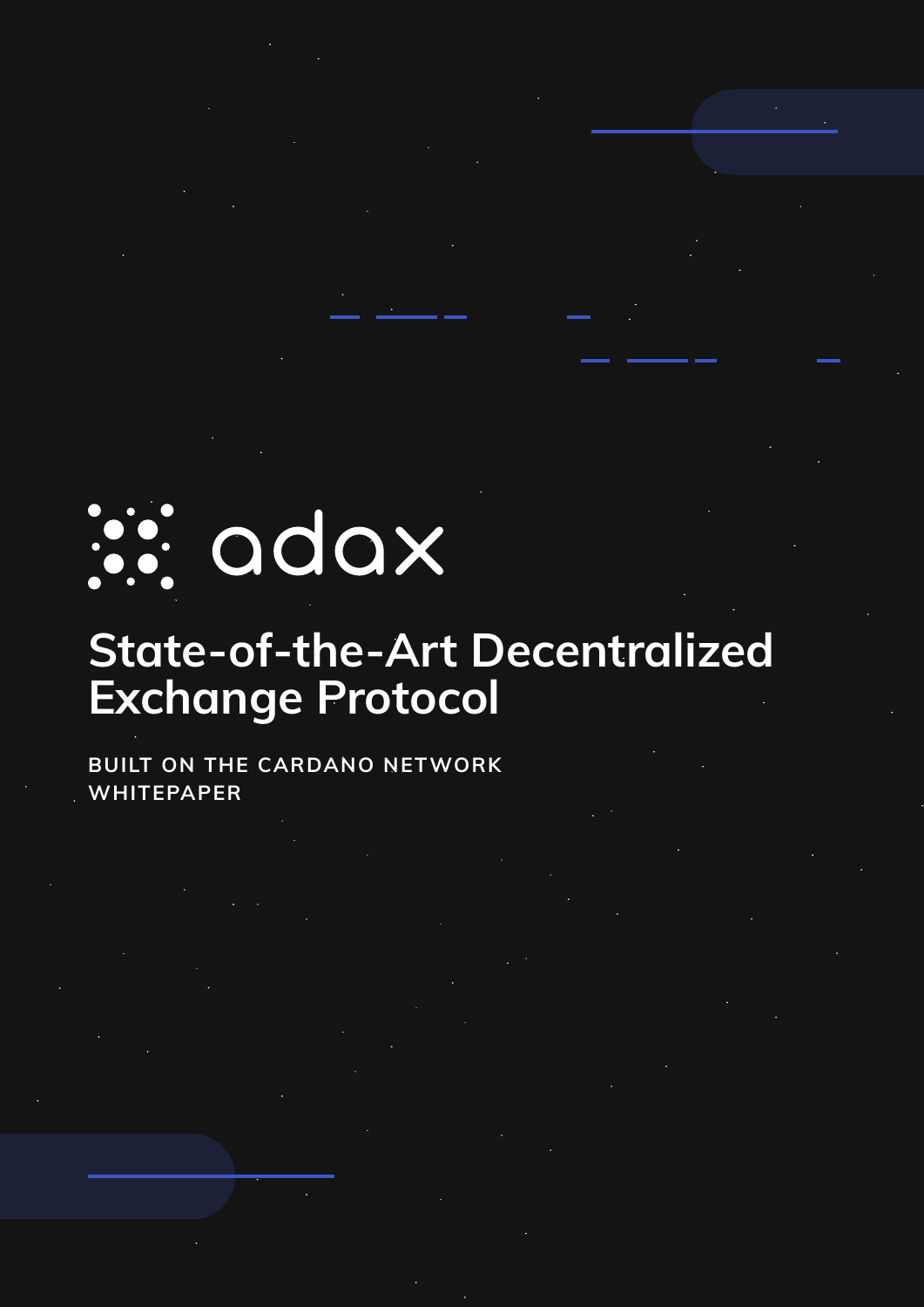### **TABLE OF CONTENTS**

**Introduction** 02**Vision**



**Liquidity stress** 06**Cardano ERC20** 



**Converter**



**Roadmap**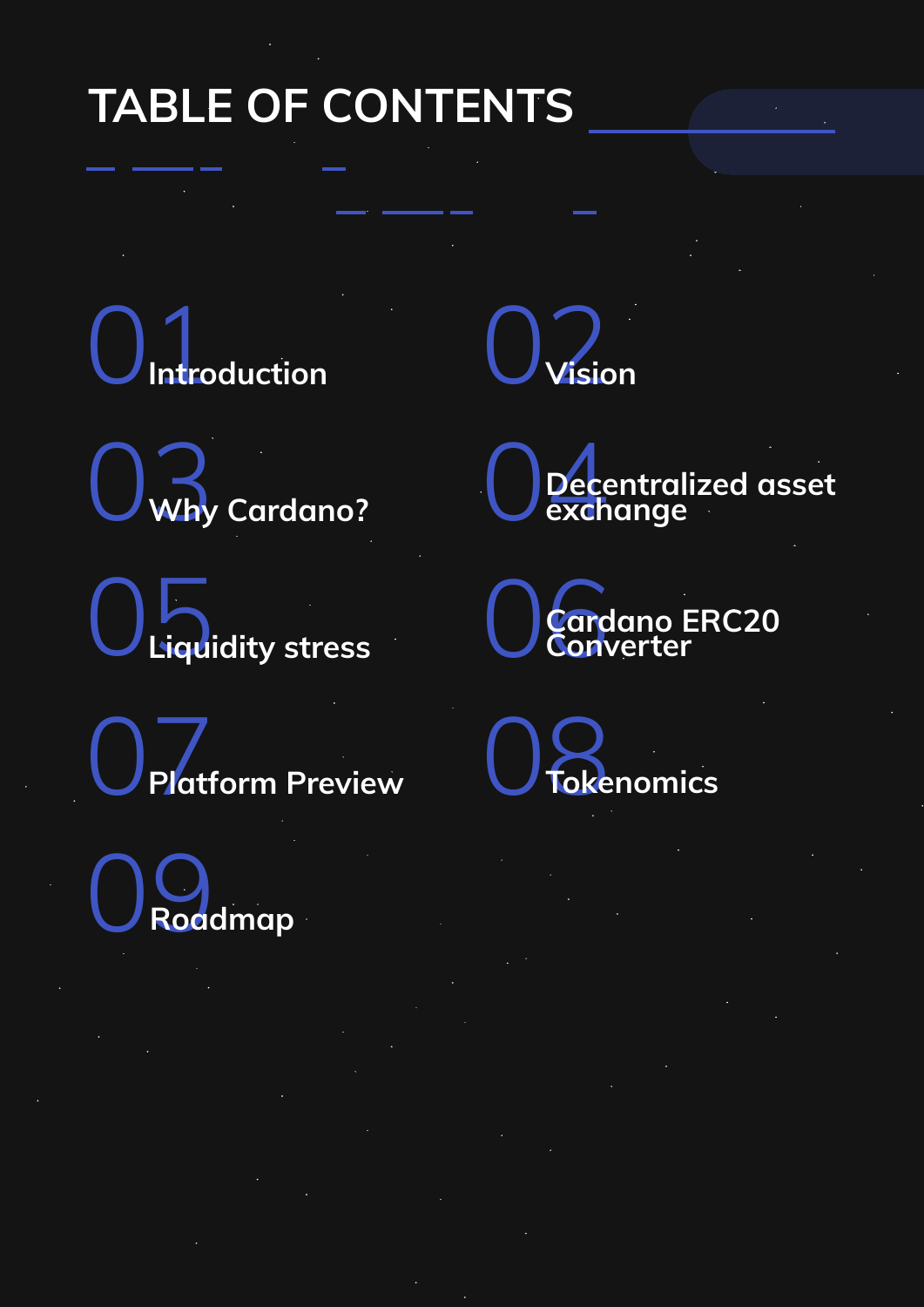### 01**INTRODUCTION**

#### We are bullish on Cardano. There are good reasons why you should be too.

Even as benchmark cryptocurrencies are tumbling down from their all-time highs -- Cardano continues to demonstrate substantial gains and rapid expansion within the Decentralized Finance (DeFi) landscape. Its broad community of supporters is highly dedicated for a reason -- Cardano's scientific, evidence-based approach to smart contracts promises to redefine the future of DeFi, ushering in a completely new approach to doing business.

The current proof-of-work consensus design of the Ethereum main-net has been a drag on DeFi growth recently. The speed of 15 transactions per second is too slow, while the fees that can skyrocket to hundreds of dollars per transaction are simply too high. Founded by Charles Hoskinson, a co-founder of Ethereum, Cardano will soon launch smart contract support, uprooting this status quo that will send ripples through the entire world of crypto.

When it does, ADAX will be there, providing a suite of Cardano-tailored DeFi solutions. ADAX will become the powerful trading venue within the Cardano ecosystem, introducing a trustless protocol that facilitates token swaps, non-fungible token (NFT) trading, and broader reorientation of the crypto world towards Cardano.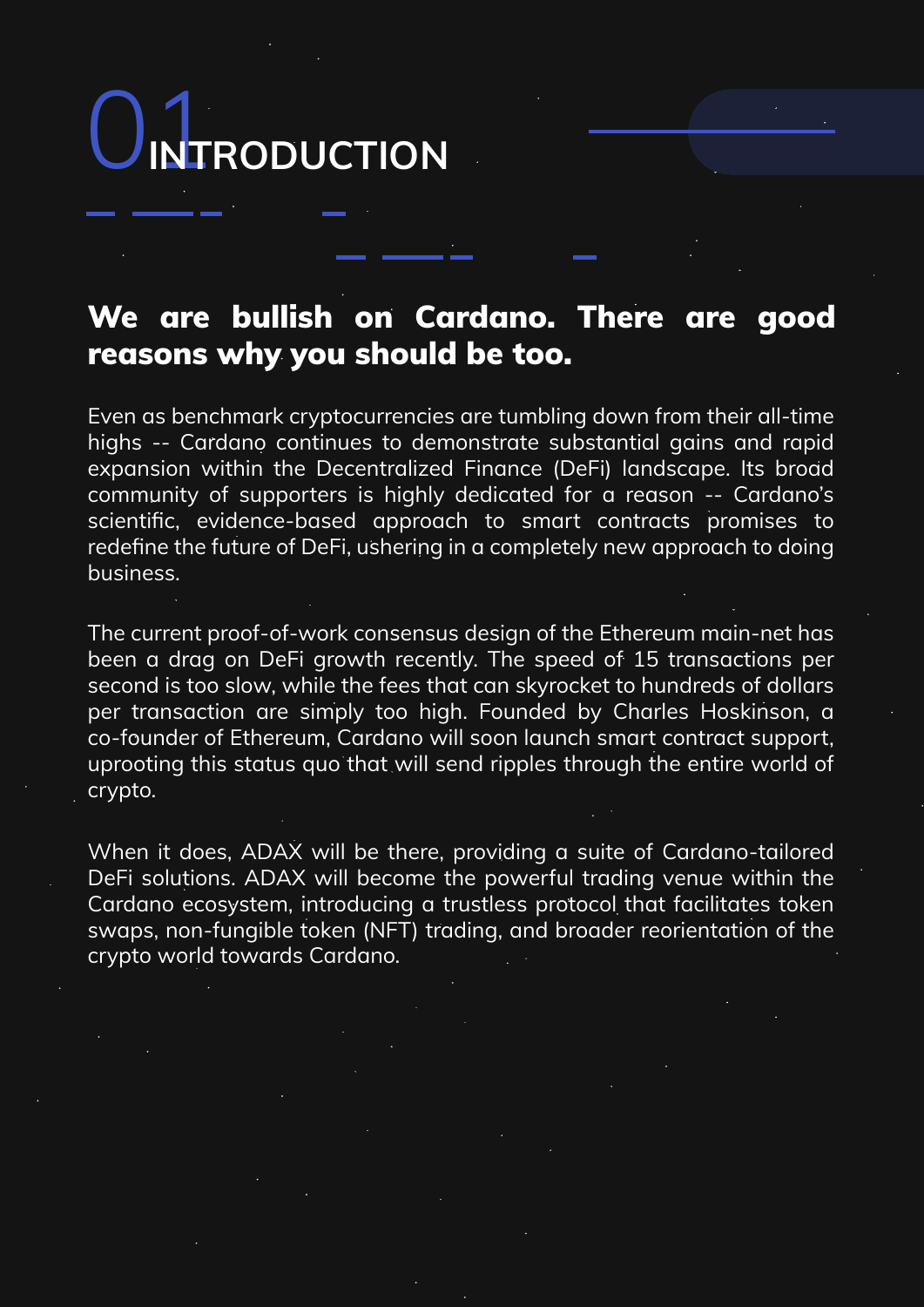#### **WHAT IS ADAX?**

ADAX is an automated liquidity protocol that facilitates trades within the Cardano ecosystem in a completely decentralized and non-custodial way. ADAX has no order book -- we eliminate all intermediaries, complexity, and cumbersome procedures from the equation, offering users untrammeled freedom to trade without censorship or loss of control over their assets. Users can maintain full control of their tokens and are not required to give up their private keys so that their orders can be logged as they are on a centralized exchange. In this way, decentralization is not just about user privacy but also about eliminating the risk of asset loss in an improbable event of exchange security being compromised.

We believe that the ability to adapt to changes in the fast-moving world of crypto is essential. That is why ADAX has expedited its development to coincide with the release of new Cardano functionalities. As soon as Cardano smart contracts launch in 2021 Q3, ADAX will be there facilitating token swaps, staking, ensuring market liquidity, and enabling users to make full use of the network's capabilities. Our unique protocol is designed to be light and fast, providing a decentralized pricing mechanism that smooths out order book depth. ADAX boasts a team with a track record of success in various crypto ventures. By bringing in a wealth of experience, know-how, and best industry practices -- ADAX will amplify the benefits to users within the Cardano network.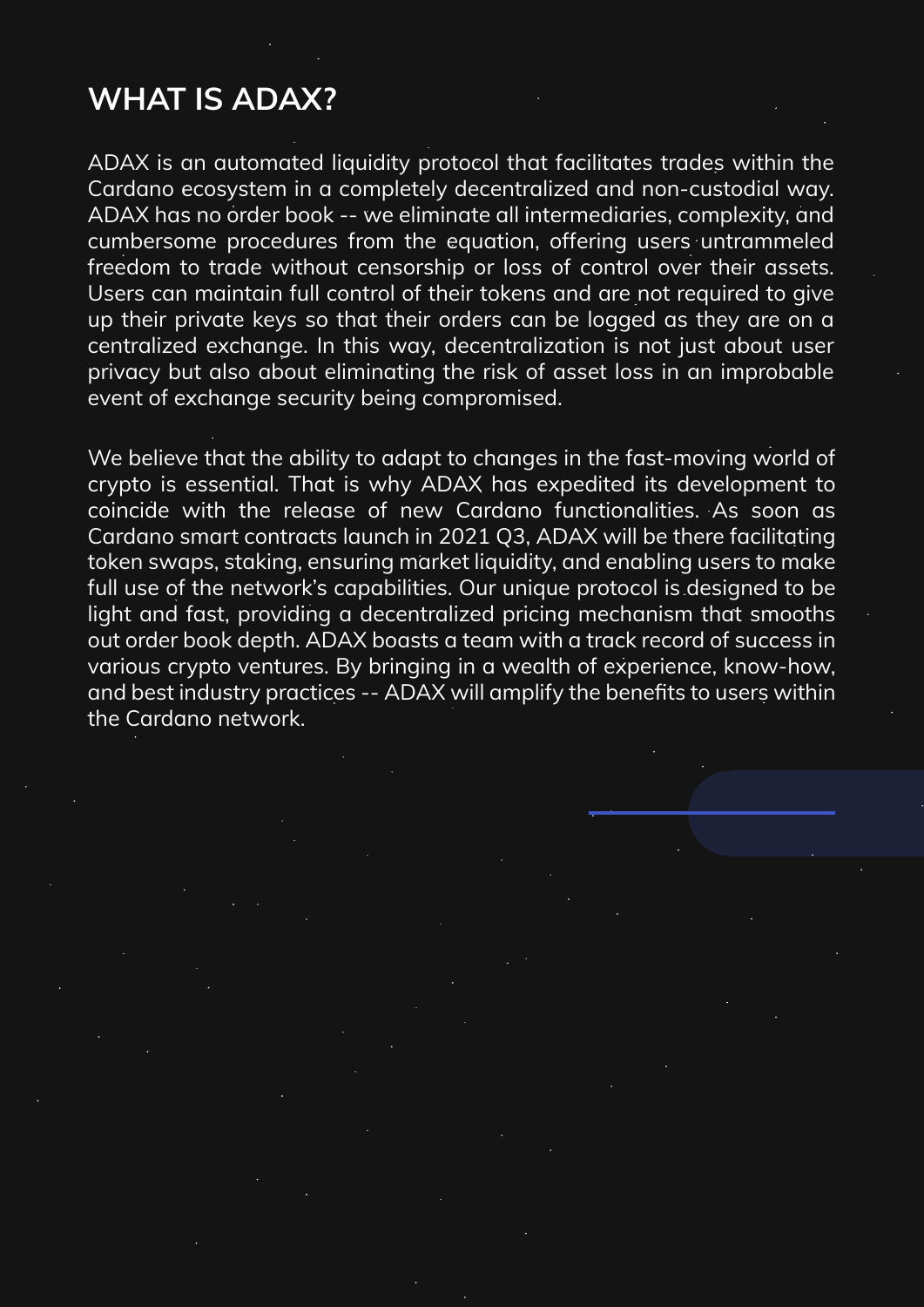02**VISION**

The vision of ADAX is nothing less ambitious than becoming the UniSwap a unicorn of the Cardano network. ADAX seeks to obviate the need for centralized middlemen, paving the way for completely decentralized, censorship-resistant, and secure trading on the Cardano ecosystem. ADAX users will be able to effortlessly execute smart contract-based trades instantly and only at a fraction of the cost of the Ethereum network.

### 03**WHY CARDANO?**

The future of crypto and DeFi projects looks set to be colored in Deep Navy & White -- the official palette of Cardano. Cardano is currently at the cutting edge of blockchain innovations. Being based on peer-reviewed research and developed through evidence-based methods, Cardano is widely anticipated to become the new crypto standard-setter. Investors recognize the network's potential to challenge the embedded status quo of monopolistic and bureaucratic power structures within the world of crypto -- to move towards open and inclusive technological standards. The unparalleled security, breakneck blockchain speed and significantly lower transaction fees of Cardano will bring us to a new DeFi era. Because Cardano is being run by a non-profit foundation and offers a myriad of advanced functionalities, we anticipate most future crypto projects will end up choosing Cardano over its competitors.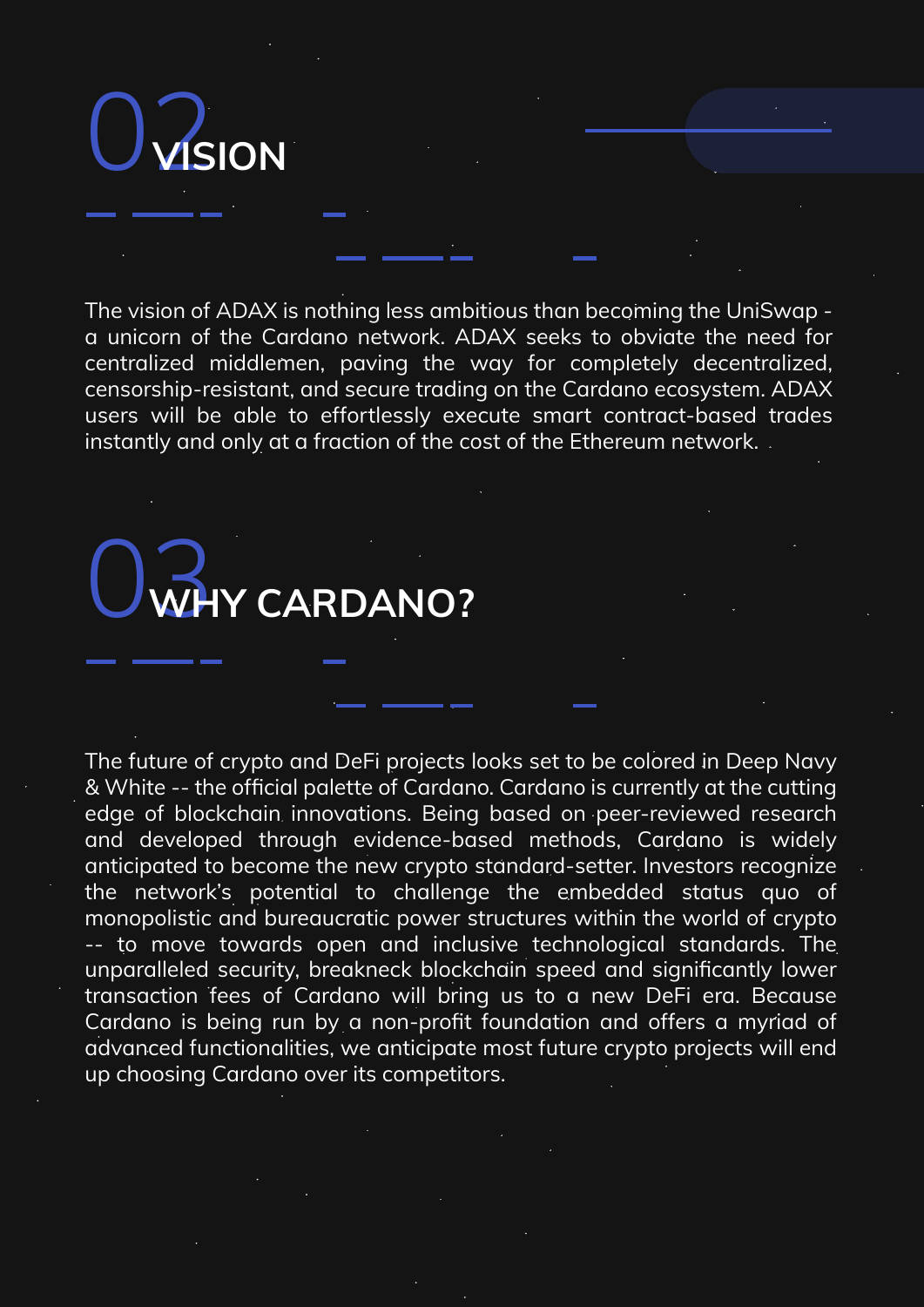Having tracked Cardano's development since its inception, we believe that the release of the new 'converter' technology -- which will allow users to bring ERC20 tokens to the proof-of-stake Cardano blockchain -- is going to be a gamechanger. As noted by Input Output Honk Kong (IOHK), the technology company behind Cardano, the new bridge gateway will enable issuing organizations to convert Ethereum-based tokens directly into special native Cardano ones of the same value.

The advantages of this change are clear. Because of Cardano's groundbreaking Ouroboros proof-of-stake consensus mechanism based on a broad network of validators and stakers -- our users will be able to enjoy the great speeds and low costs of the Cardano network while still preserving all the benefits offered by ERC20 tokens. Meanwhile, should the project developers ever decide to move back to Ethereum, they will be able to simply burn their tokens on Cardano and continue using the original Ethereum ones as usual.

When Cardano becomes the network of choice for most new crypto ventures and developers, ADAX will too become the go-to non-custodial exchange for all users looking to make the switch.

### 04**DECENTRALISED ASSET EXCHANGE**

The order book-based DEX contracts on Ethereum use an off-chain matching and on-chain settlement approach due to Ethereum's transaction speed and transaction fees. However, there are many issues around poor user experience and limited liquidity, and so order book-based DEXs have low transaction volume and cannot compete with centralized exchanges (CEXs). That being said, AMMs such as Uniswap or ADAX, offer an appealing alternative, bringing with them innovations in the decentralized finance (DeFi) sector and fresh concepts for building contract-based DEX platforms.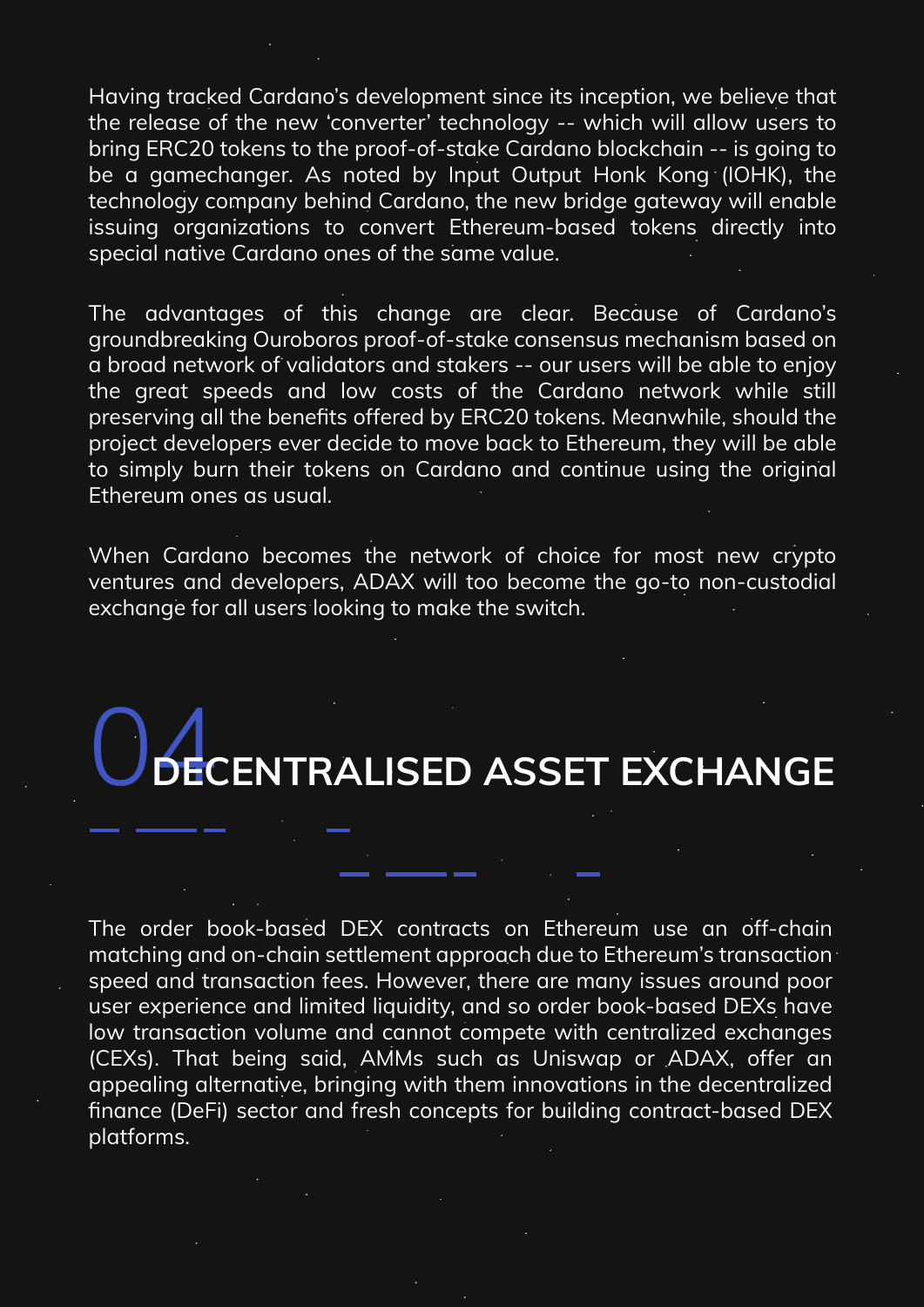# 05**LIQUIDITY STRESS**

Multi-Asset Pools An issue with LPs as they exist currently is if ratios dynamically change regularly. Liquidity providers have incentive to provide liquidity to low volume assets for higher rewards, as they get a share directly proportional to the volume they provide to the pool. Unfortunately, this is not enough reward in most cases as impermanent loss is rampant in lower volume assets like described above. In summary, it is not worth the risk/reward for liquidity providers.

#### **ADAX FEE MODEL**

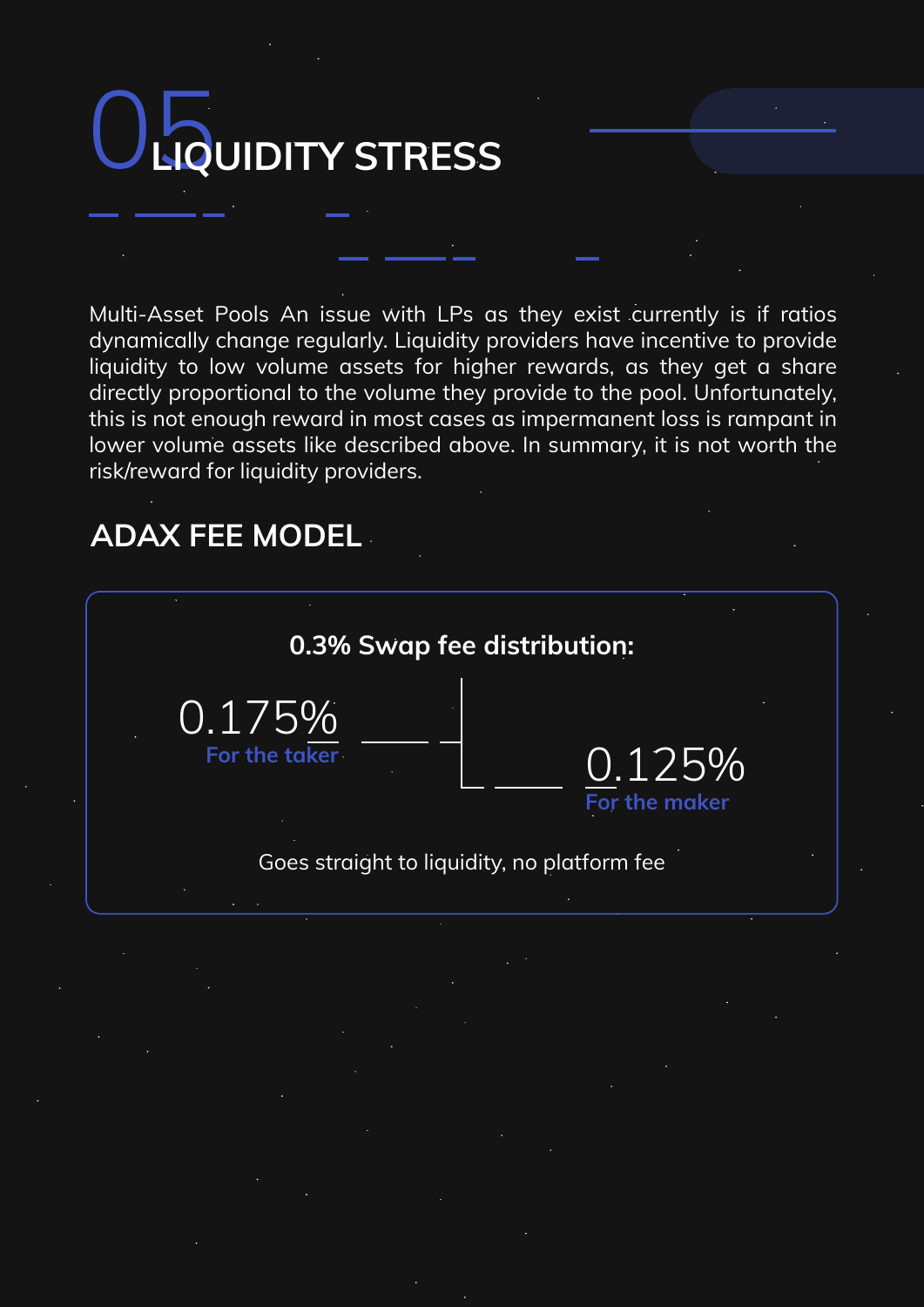## 06**CARDANO ERC20 CONVERTER**

Cardano currently supports ADA in addition to a myriad of other native Cardano tokens, which have proven extremely successful with over 160,000 tokens minted up to date. Cardano is now launching an ERC20 converter to ensure future interoperability and lay the foundations for various business opportunities within the world of crypto.

ERC20 converter is a tool designed for token issuers (organizations that wish to enable the migration of their tokens to Cardano) and their users (token holders) to migrate their ERC20 tokens to the Cardano network. Users can convert their Ethereum tokens in just a few clicks, and when moved across, these tokens will be 'translated' into a special native token on Cardano that has the same value and works just like an ERC20. Additionally, Cardano offers two-way convertibility, so if the user wishes to do so at a later stage, they can move their tokens back to the source network by burning them on Cardano.

#### **WHY ERC20?**

ERC20 has become the go-to standard within the world of crypto ever since Ethereum brought the concept of smart contracts and 'programmable money' to the blockchain in 2015. Since then, tokenization and the ERC20 token have gained popularity because of the enormous utility it provides in everyday business transactions. Well-designed ERC20 tokens address many needs, and the more useful they become, the more demand grows and so their value grows accordingly. That is why these tokens are widely used and are so well supported by wallets and exchanges.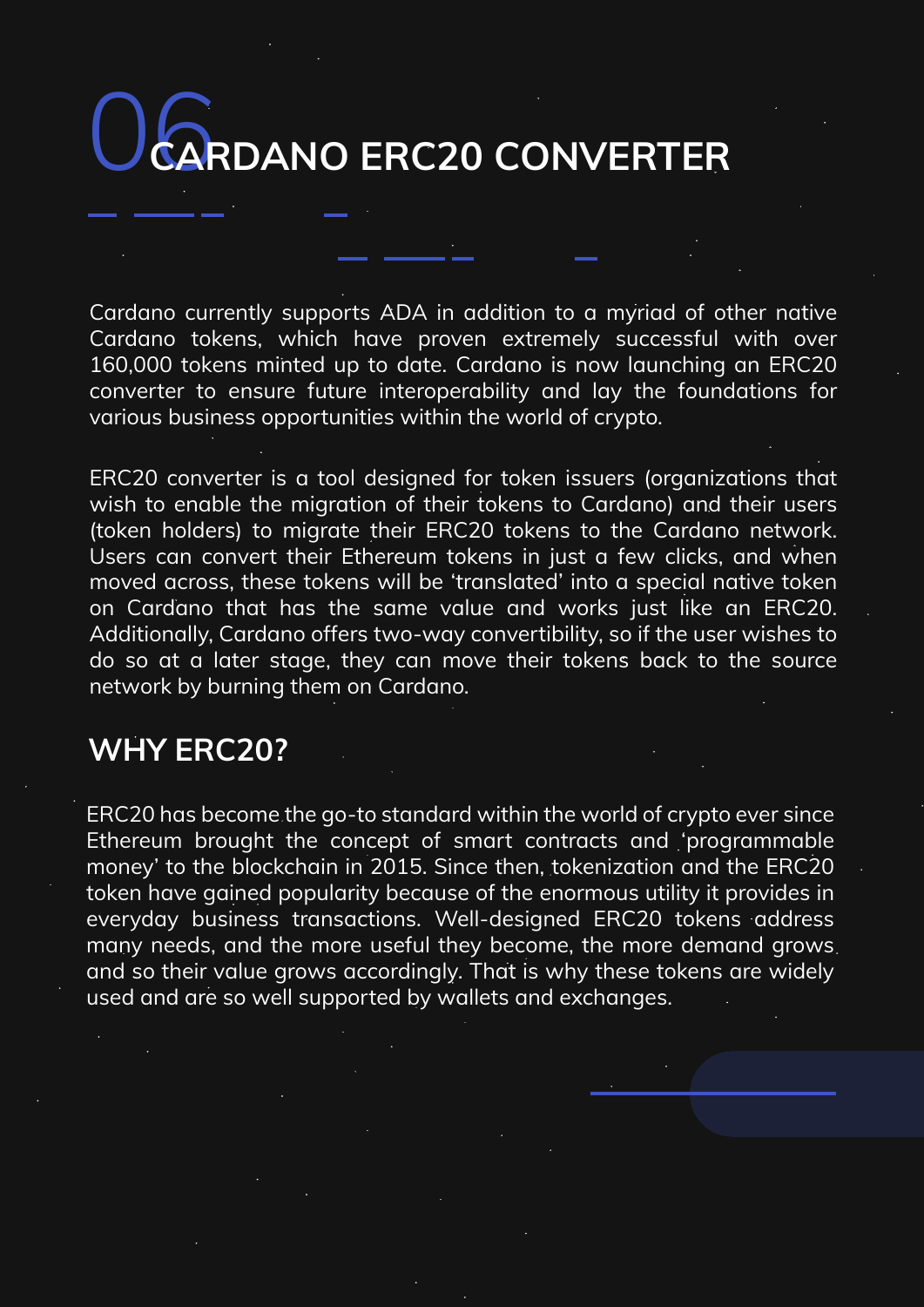#### **ETHEREUM V CARDANO**

The ERC20 standard was invented for Ethereum, and as of today, there are over 400,000 contracts based on this token standard. Although immensely popular and functional, the Ethereum network is continuously slowing down and becoming more and more expensive. As more network participants interact with decentralized applications, the 'gas' fees paid for validating transactions are rising sharply. Cardano promises to cut those fees and speed up the transactions drastically, enabling all users to enjoy the benefits of ERC20 standard tokens at an affordable price.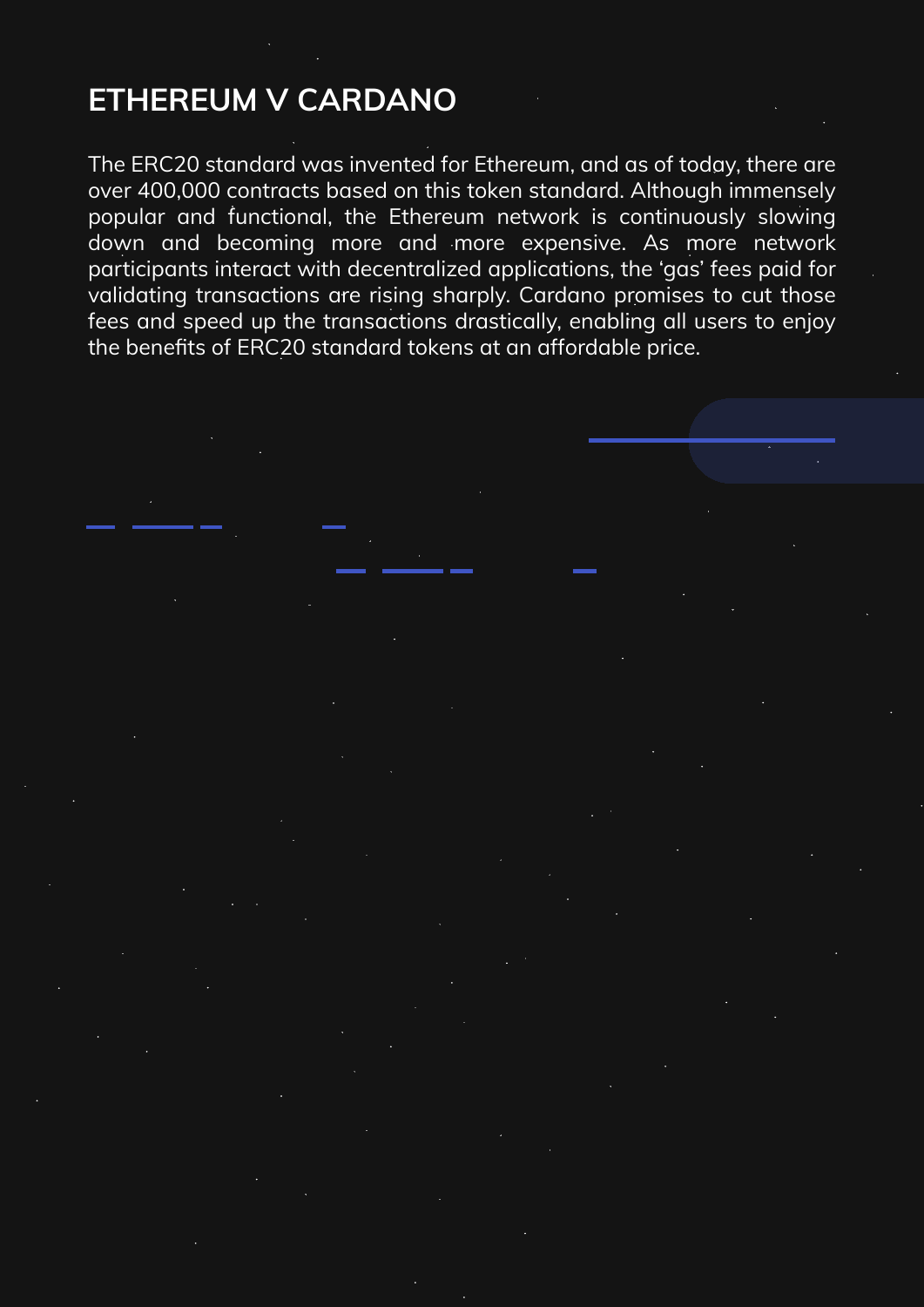# 07**PLATFORM PREVIEW**

#### **Home Page**



#### **Liquidity Pools**

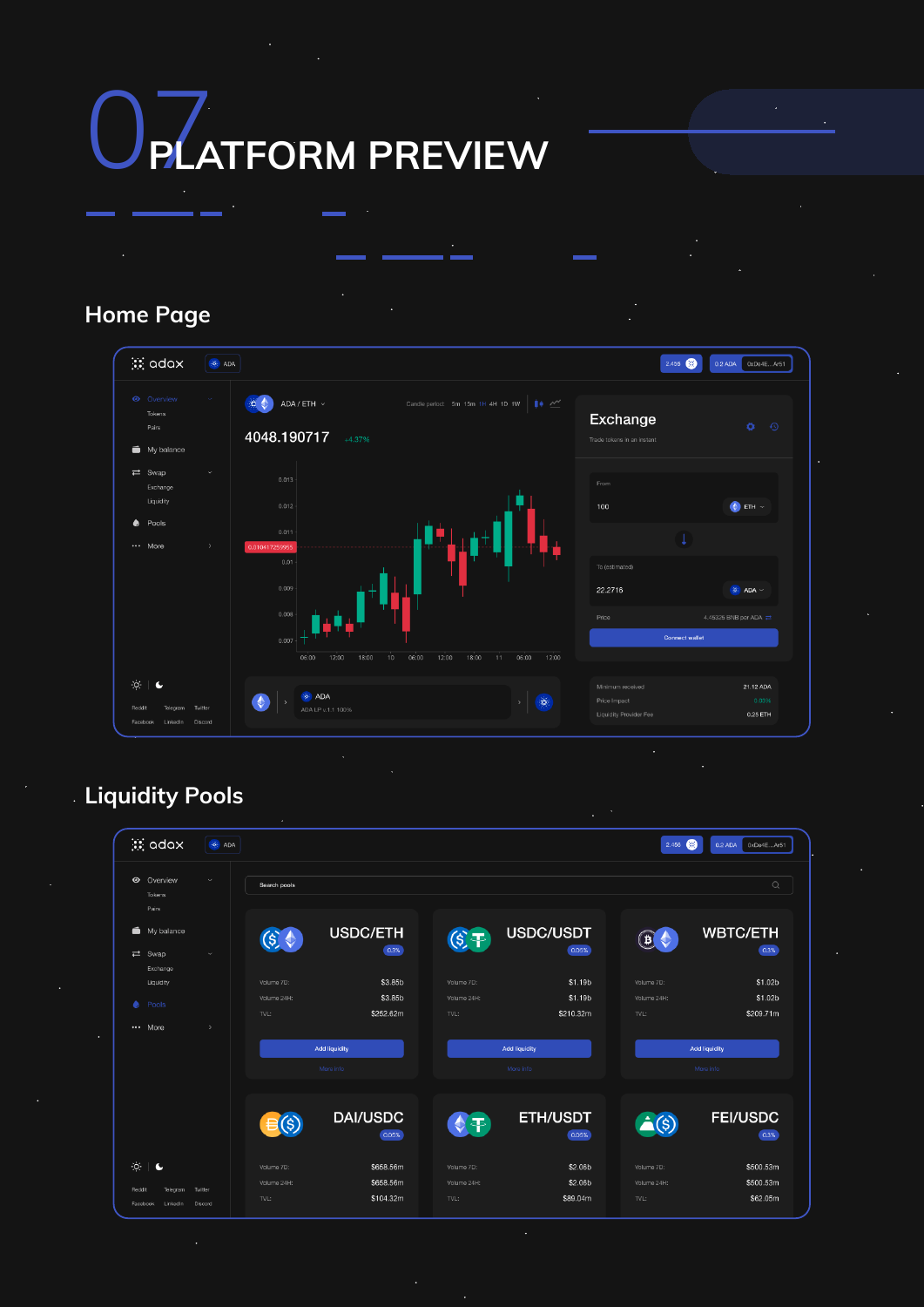

#### **Total Supply: 100 000 000 ADAX Tokens**



#### **TREASURY / PRIVATE SALE**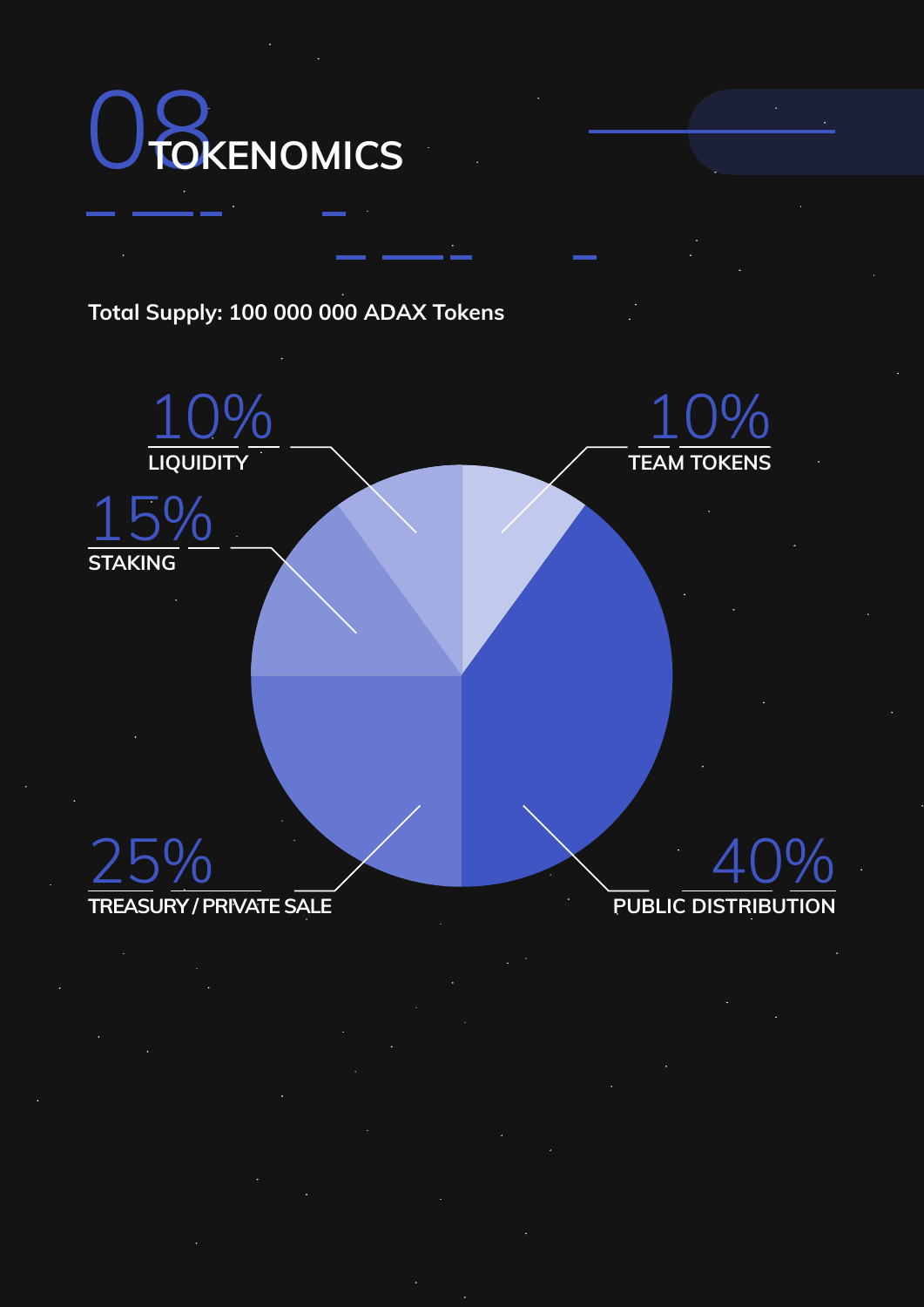

**CARDANO SMART CONTRACTS ROLL OUT**

**ADAX SWAPPING LAUNCH**

**ADAX WHITE-LABEL SOLUTION LAUNCH**

2021 **Q2**



2021 **Q3**

2021 **Q3**

2022 **Q1**

20 **Q3**

#### **MARKETING AND BRAND AWARENESS CAMPAIGN**

**ADAX LIQUIDITY LAUNCH**

#### **INTEGRATION WITH IOHK ERC20 BRIDGE**